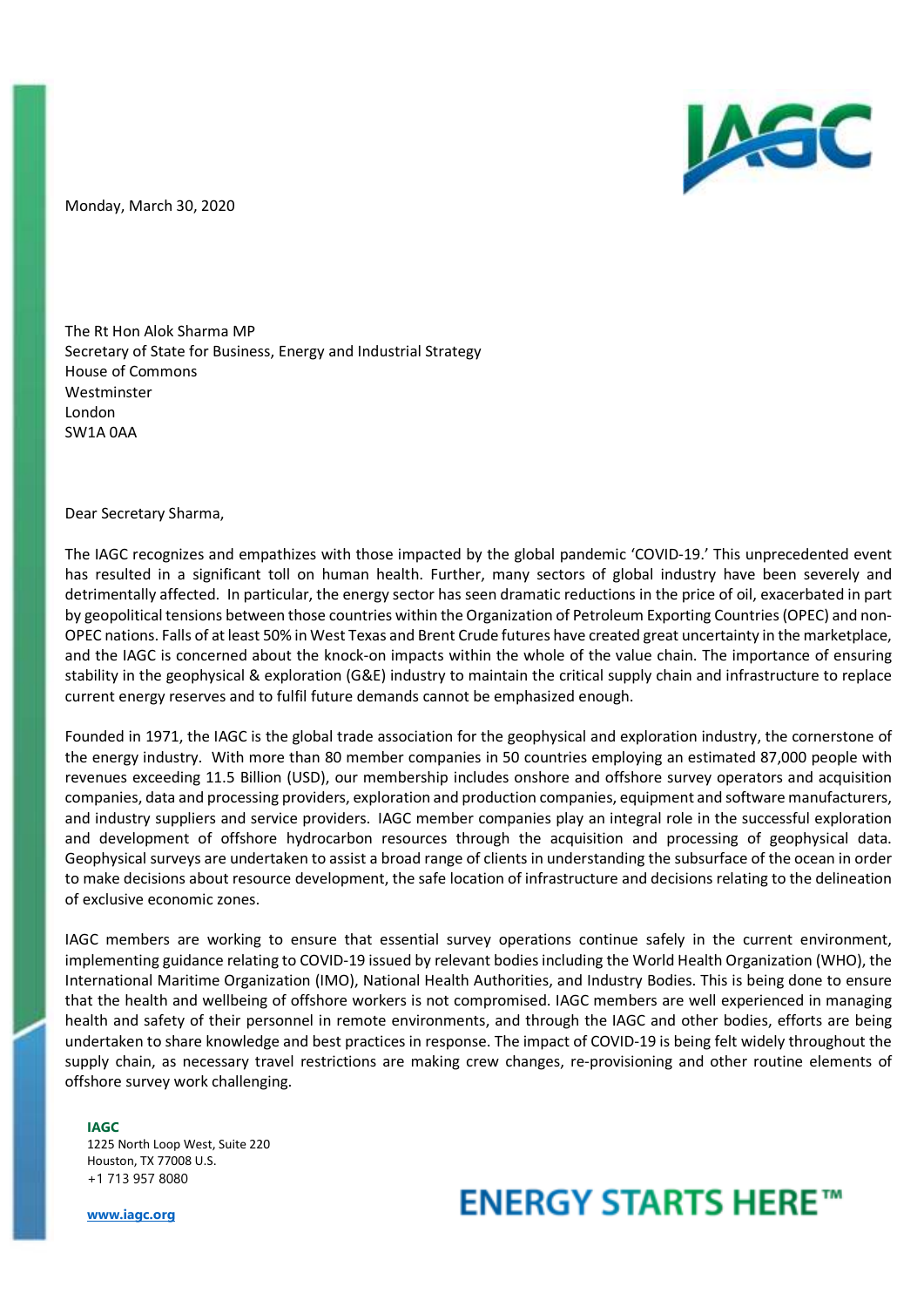#### **Ensuring Personnel Movement**

To impede the spread of COVID-19, many governments have imposed, among other things, travel restrictions, mandatory directions for citizens to remain home and business closures. Many of the same countries have made exceptions for personnel working in 'essential' or 'key' industries such as the energy industry. The exploration industry maintains work crews, both offshore and onshore, consisting of employees of many nationalities, making it imperative that exceptions are sufficiently broad and clearly defined and easily understood to ensure adherence to any screening measures adopted by countries. We urge governments to work closely with the energy industry to ensure the disruption to energy workers is minimized.

#### **Maintaining Licensing, Workplans & Regulatory Certainty**

Exploration is essential to maintaining a stable energy industry. The industry favors stable and predictable fiscal and regulatory environments that include regular licensing rounds on predictable timeframes. The present uncertainty is, in extreme cases, prompting some National Authorities to delay licensing rounds and decisions to reduce expenditure on workflows, including exploration commitments. We urge all National Authorities to maintain expected timelines for licensing rounds, including all review periods and award announcements. Further, we would like to highlight the importance of maintaining contractual timelines in relation to workflow commitments within awarded license blocks, including all relevant commitments to acquire seismic data, either through the licensing of multiclient data, or via the acquisition of novel data in the field. This will ensure that supplies remain stable, not just in relation to short-term production, but in the medium and longer terms, where the negative impact of any delays to exploration will be incurred.

Where governments may agree to extend existing leases or lease performance timelines, we urge requisite extensions to the licensing and confidentiality periods for geophysical data.

Finally, many regulatory agencies and personnel are strained with limited capability to process authorization and permit requests or maintain existing authorizations and permits. The limited work capabilities of regulators and unknown nature of the current timeline for resolution of the issues facing the G&E industry mean instability in operations and planning. We urge regulators and policy makers to extend existing authorizations and permits for survey activities to ensure minimal regulatory disruption.

#### **Financial Stability**

Geophysical companies have invested billions of dollars in the creation of non-exclusive Geophysical Data throughout the world that have dramatically improved the success rate in finding and developing new oil and gas supplies. Specifically in the UK, an estimated 500 million USD has been invested in seismic exploration in the last 5 years, not accounting for the knock-on effects for the wider supply chain from those investments. These data (and their derivative products) are carried on the collective balance sheets of geophysical companies at a net book value in the billions (USD), representing a huge unrecovered investment. For this reason, it is necessary to recognize the vast Intellectual Property value associated with the data and ensure the viability of exploration companies during these challenging times.

In the near-term, exploration companies are likely to see losses mount as production companies curtail budgets, possibly even moving to cancel previous agreements. We urge governments to consider extending the periods over which losses can be carried forward. Where there are no limits to the length of carry forward, we ask for an increase to the percentage of taxable income available for the deduction of losses.

Further, near-term liquidity and access to capital at reasonable interest rates to refinance existing commitments would enhance exploration companies' ability to sustain operations. We encourage governments to consider making insured, government backed loans available at low interest rates for short term liquidity requirements.

# **ENERGY STARTS HERE™**